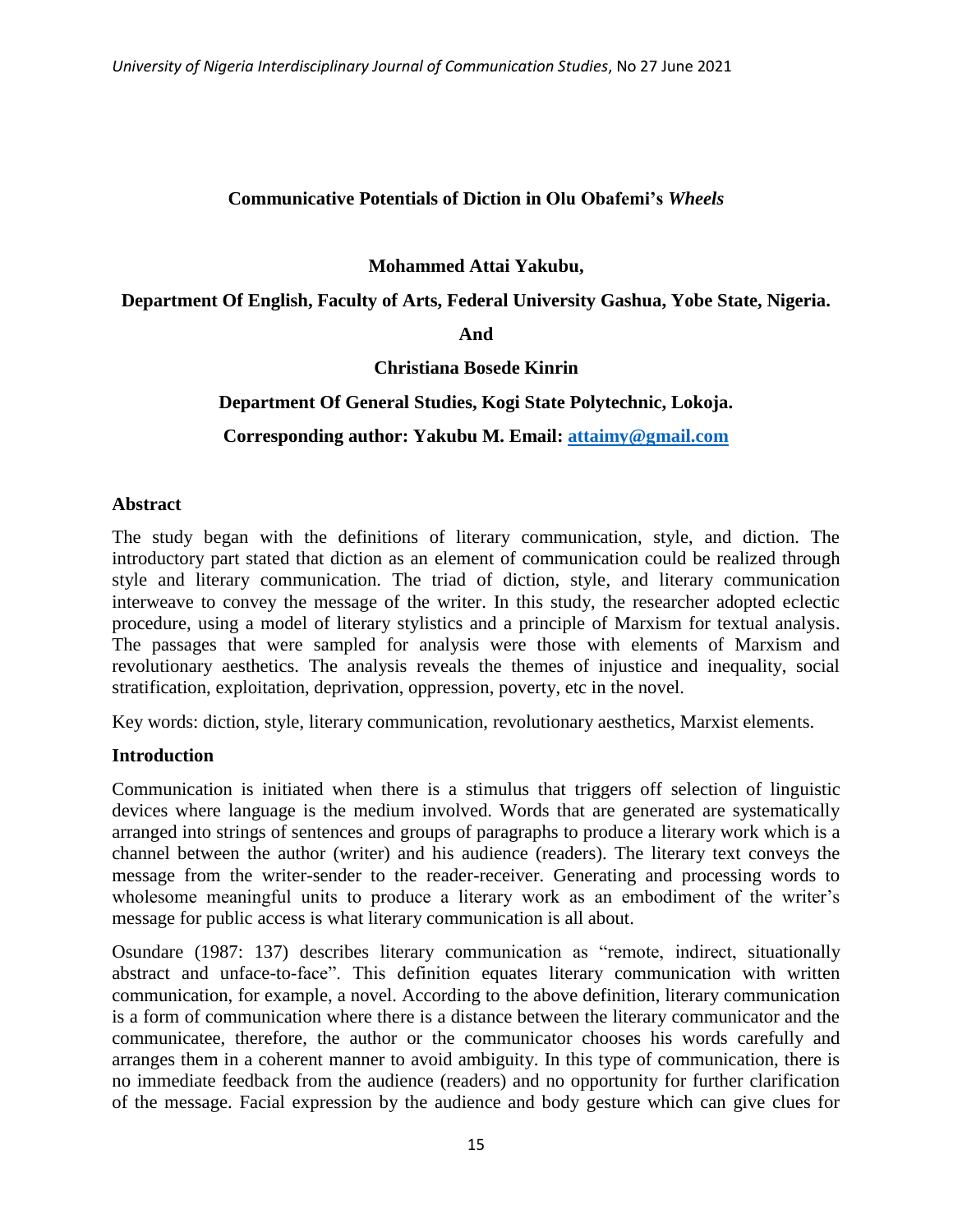further clarification of the message are absent. In fact, it takes time before a literary communicator can get the response to his works from distant critics, therefore, there is the need to carefully choose words that can pass across his message effectively.

The audience of a literary or written communication is unimaginable: it spreads across centuries and continents. The works of Aeschylus, Sophocles, Chaucer, Shakespeare, Achebe, etc have currency all over the world at all times because of their careful choice of words and communicative potentials of words.

In another development, Osundare (1987: 140) defines literary communication as a kind of specific instance of language use. And literature whether written or oral is a good example of this type of language use. Whether literary communication is a written communication or an example of language use, it derives its relevance from choice of words and arrangements of these words into sentences in order to communicate. Osundare (1987: 140) further observes that literary communication employs different types of style to put across world views and ideologies. This means that from a writer"s repertoire of words in a language, he chooses words which are a manifestation of style to transmit his world view and ideology. According to him, there must be something to communicate and this (what to communicate) dictates the style and the nature of literary communication. In literature, themes as well as the social and ideological vision of the writer determine the choice of words and the style of the writer.

Style, according to Otagburuagu, Obah and Ogenyi (2010: 39) is appropriateness in the choice of words, sentence structure, punctuation, organization and indeed, a recognition of the level of language usage. The first part of the above definition of style illuminates the meaning of diction. Therefore, the authors see diction as an aspect of style. A study of diction falls within the domain of stylistic criticism. "Appropriateness" in the choice of words implies that authors choose words that can convey their feelings effectively for proper interpretation of the literary work by the audience.

Furthermore, Ogunsiji (2011: 19) defines style as the choice of words or expression in a given text by a given person for a given purpose. In this definition, the author recognizes the communicative function of style and the communicative potentials of diction. It is like a reinforcement of Otagburuagu, et al"s definitionof style.

Moreover, Yakubu (2014: 55) contends that style involves systematic selection of words, sentences, and rhetorical structure to expound and advance the writer"s theme. This states the function of style in developing the theme of a literary work. It is a recognition of form and content nexus which is important in literary criticism. This contention also highlights an area that has been left out in the earlier definitions of style which is the rhetorical resources of language for effective transmission of the writer"s message. Style encompasses choice of words, extralinguistic devices, emotional impact and evocative effect of language on the readers. The analysis of these stylistic devices is important for proper interpretation of a literary work. It should be noted that "style involves the use of language but extends beyond language" (*Nigeria Certificate in Education Course Book on English Language, Cycle 4,*2000: 63). Style covers emotional effects; the aesthetics of the work, and narrative techniques.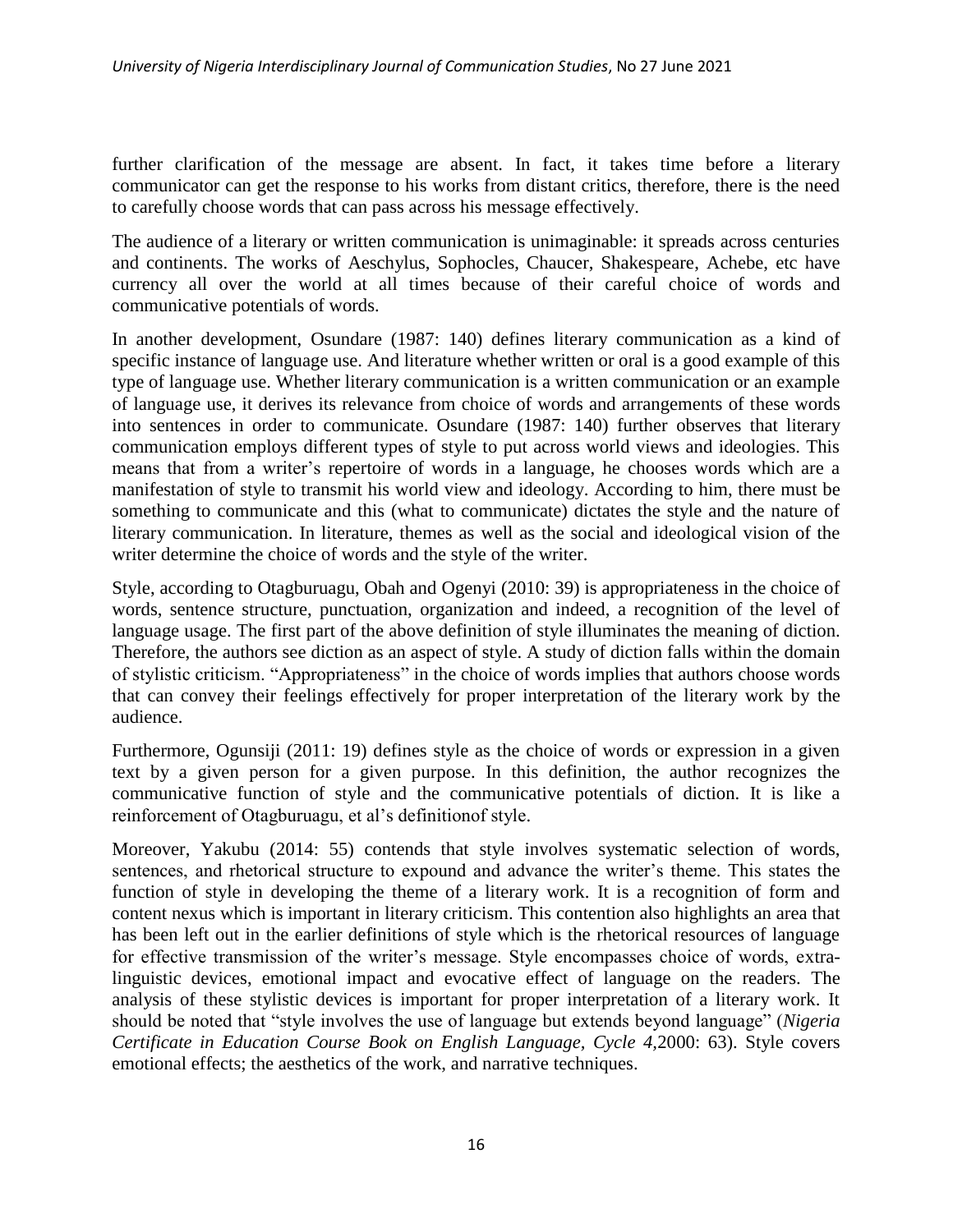According to Abrams (2005: 237), diction is the different forms of words, phrases, sentences, figurative expression and the general vocabulary of the author that make up the literary work. He categorizes the study of diction under style which deals with varieties of language and register. Diction is a wide range of choice of words in literature which constitutes simple or difficult vocabulary, archaic or biblical, vulgar or refined, technical or common, colloquial or formal language. *Nigeria Certificate in Education Course Book on English Language, Cycle 4* (2000: 63), defines diction as the writer"s selection of words and expressions to describe character, setting and events. According to the course book, diction is an important element of meaning in literature, thus it is concerned with careful selection of words for effective transmission of the writer's thoughts, feelings and experiences. The success of a literary work lies in its ability to evoke the right response in the reader.

Writers are usually conscious of their audience and this determines their diction which can be simple or complex. Writers' repertoire of language and style ranges from familiar to unfamiliar words; straightforward sentences and ideas to complexity of form and ideas; simplicity to complexity of symbols and figures of speech. A good writer should know his audience because appropriate interpretation of texts is important. Diction is an important consideration in literature because its accessibility or otherwise determines a satisfactory or unsatisfactory interpretation of a literary work. The correct responses of readers, that is, their feedback is important in literary communication.

Diction has communicative potentials which manifest as the themes of the literary work. A literary text is a product of language and as observed earlier, it is a medium of communication between the literary communicator and his audience. The audience, though remote, will at one time or the other, respond to the message of the literary communicator. Obafemi has a message in the novel, *Wheels*, and he chooses the appropriate words that can transmit the message. Words, therefore, are an important consideration in the analysis of the novel. Obafemi chooses from his repertoire of words in the English language and sometimes the Yoruba language and Nigerian Pidgin to convey his message.

Language and literature are Siamese twins and diction, style, and literary communication are a trio in these Siamese twins. In stylistic criticism, there is no clear- cutdivision between style, literary communication and diction. The writer's diction initially lies dormant in his subconscious waiting to be activated onto a manuscript by a stimulus and when activated, it is then processed into a text to be accessed by the public as a form of literary communication. The manifestation of the stimulus is the theme or the message of the literary work. According to Osundare (1987: 134), art is to communicate the imagination that lies in the private fancy of the writer's mind. When the imagination is transformed into words through the writer's choice of expressions then it becomes available for the public and critics to interpret.

A writer chooses words and varies the length of his sentences which result in his ability to communicate. The figurative expressions, register, and the varieties of language he uses as the subject and situation demand for effective transmission of his message and attitude are his style. Furthermore, the choice of words with variation of sentences and language for effective communication is the literary communication. The procedure that leads to the realization of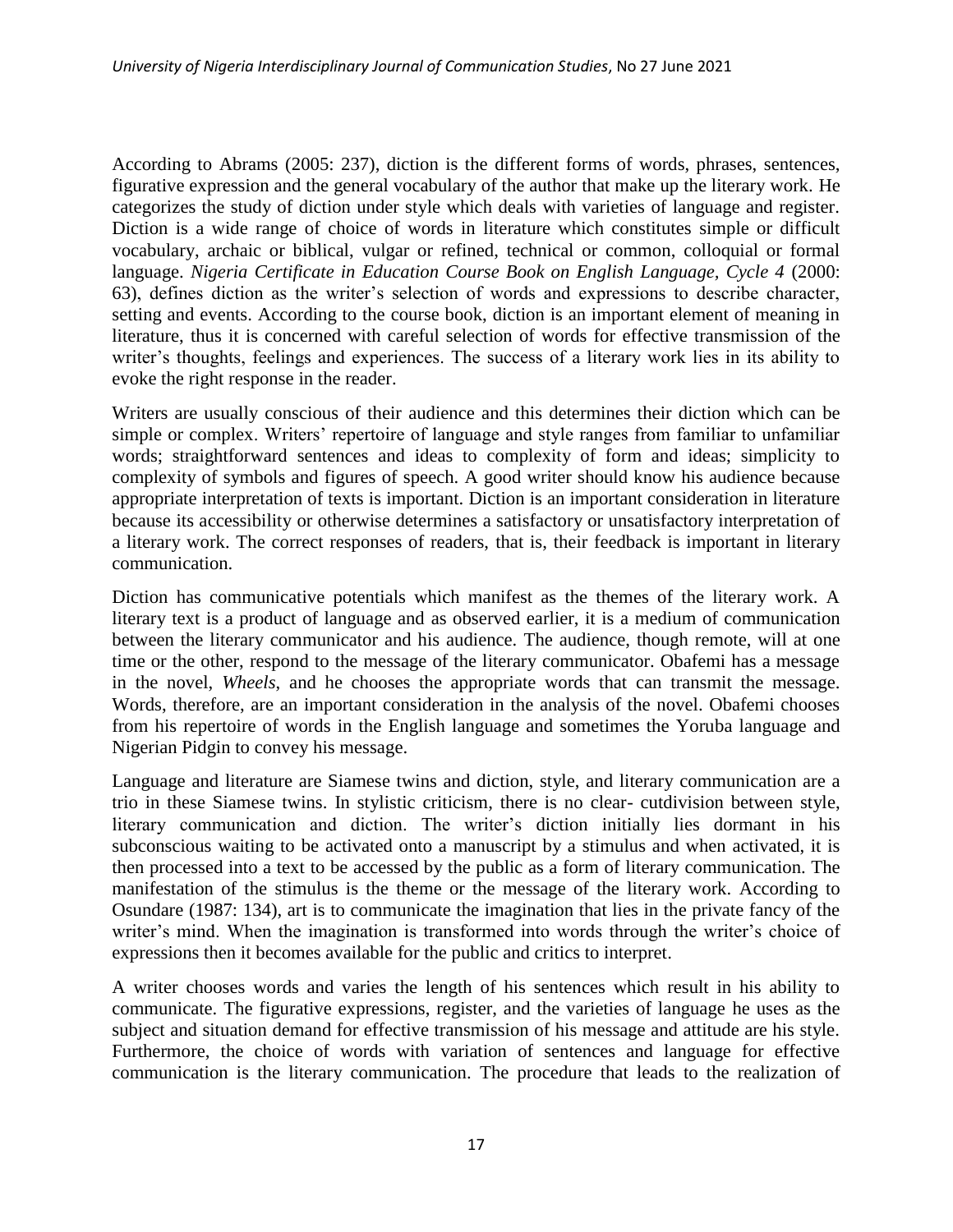literary communication begins from diction. The nexus between language and literature is a product of diction, style, and literary communication which are a triad.

The aim of this study is to investigate how the meanings of individual words that constitute sentence(s) produce the writer's message and reveal his ideology. The researcher is interested in analyzing the writer's diction to reveal the message of the novel; that is what the novel communicates. As a Marxist writer, the researcher is also interested in finding out the revolutionary aesthetics that portray Obafemi"s mode of Marxism in the novel. To do this, the researcher seeks to adopt eclectic procedure by using a model of literary stylistics and a principle of Marxist theory. First is the model of literary stylistics which stresses the import of diction (Ogunsiji, 2011: 27). On this premise, every aspect of style treated in a literary work is not independent of the message of the text. Style is seen here as a vehicle for effective transmission of the message of the author. Literary stylistics is principally interested in the message and the contribution of language towards effective communication of the message.

Secondly, the principle of Marxist theory espoused by Derek Wright which states that "the coexistence of opposites, thesis and antithesis, may result in a conflict between the two opposing forces and in turn forge a better social condition which is, according to Marxist terms, regarded as the synthesis" (Cited in Bamidele, 2010: 142) will be synthesized with the above model of literary stylistics to form the framework for textual analysis. This study draws inspiration from the above principle of Marxism. It guides in the analysis of diction to find out the message of the author and the ideology that underlies the text. It also helps in the analysis of characters in the novel that interpret the ideology of the writer. The analysis of diction that is going to be done will reveal revolutionary aesthetics and elements of Marxism as well asObafemi"s message in the novel.

### **Diction in OluObafemi's***Wheels*

The analysis of diction in this study will focus on words that reveal the writer"s message and ideology. Attention will be paid to Marxist elements and revolutionary aesthetics in the novel. According to Sessan and Oluremi [\(www.iuiu.ug\)](http://www.iuiu.ug/) in their study of Obafemi"s*SuicideSyndrome*, radical aesthetics is characterized by social and economic stratification between the bourgeoisie and the proletariat. In *Wheels*, apart from social and economic stratification as a revolutionary aesthetics, there are tones, religion, exploitation and class, injustice in a classified society and conscientization as aesthetics.Analysis of diction is intended to reveal all this in the present study.Similarly, Atanda (rupkatha.com) in his contributions to critical works on OluObafemi"s and Ahmed Yerima"s drama observes that "for OluObafemi, the aesthetics of his drama relies principally on Marxist ideology".Aesthetics as used by Atanda, Tolupe and Oluremimeans artistic evaluative criteria. This meaning is applicable to the usage of aesthetics in this study. Below is the analysis of diction with samples of passages from the novel that reveal revolutionary aesthetics and Marxist elements as well asthe themes of the novel:

### **Angry Tone as a Revolutionary Aesthetics**:

I know many of these rich people, these Alhajis and contractors who live in the cities tried behind my back…to snatch her away from me to add to their ten or so wives. And me, a loyal soja, fighting for them, with my one wife, newly married and no child yet.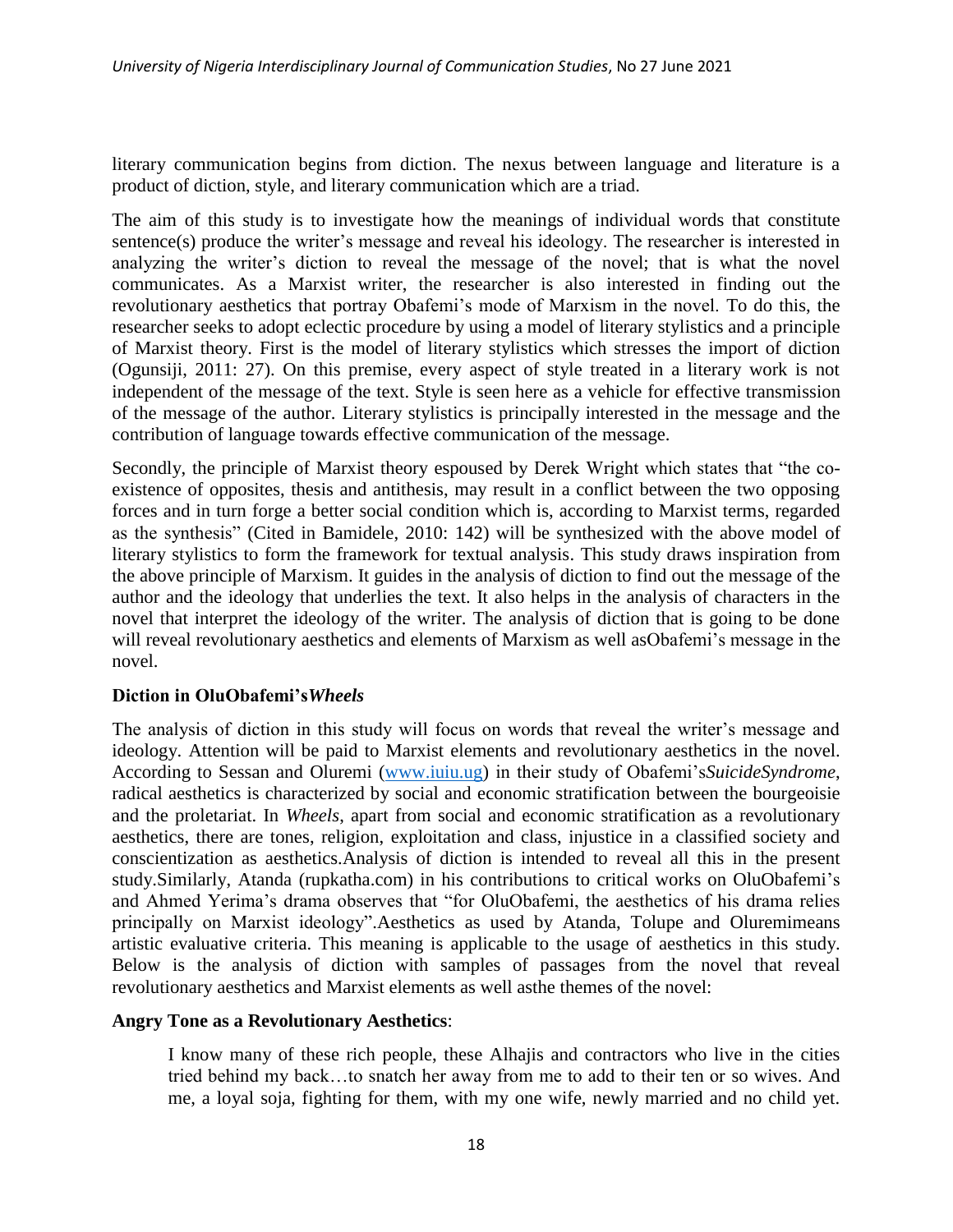Oh, I would have filled their fat stomachs with bullets…But let them try, I would have cut their thick necks off with my sharp cutlass (13).

The lexis of the passage denotes aggression and confrontation which imply violence and it reveals the narrator's anger. And violence is one of the elements of Marxism. There is bitterness in the tone of voice of Soja to reveal the themes of injustice and social stratification. "Me, a loyal soja, fighting for them" portrays an existence of two opposing classes in the novel. This is also, an element of Marxism. Furthermore, in the expressions: 'filled their fat stomachs with bullets', "cut their thick necks off with my sharp cutlass"are angry and aggressive tones with confrontational language. These are prevalent and pervasive in the novel. They develop the theme of violence in the novel.

### **Socio-economic Stratification as a Revolutionary Aesthetics:**

(1) I know there are many many houses - on the other side of the bridge. Fine, tall, big houses with very many rooms, fine and shiny toilets, beautiful kitchens with bright lights….In all those fine houses, there are all sorts of cars of various sizes and shapes packed (sic)….In those houses across the bridge, most of the important people in the town live there. They live there with their well-fed, well-dressed, well-pampered children….On the other side of the bridge where we live, there are all sorts of crowds swarming like flies inside tiny one room tenant houses. On this side of the town, only very lucky people…can rent facemeifaceyou houses. In our own type of houses, there are what you call Shalangas (holed toilets) where people line up to shit….(31).

The above passage is composed of words that describe social dialectics: the rich on one side and the poor on the other. Each community has its own characteristics of wealth or poverty. The passage is a juxtaposition of opulence and poverty. The following phrases used by the author introduce these twin settlements of contradictions (the haves and the have nots); one facing the other: 'on the other side of the bridge', 'in those', 'in all those', 'in those houses across the bridge', 'on the other side of the bridge', 'on this side', 'in our own type of house'. This passage shows us the side thatKofo, the narrator, belongs to: the side of the less privileged. The passagefurther develops the themes of alienation and socio-economic stratification. These are two elements of Marxism. The two themes are made conspicuous by the author"s careful choice of words and in a tone that shows disapproval. Below is another example from the novel:

(2) As I got to Seun"s father"s large and glittering mansion on the rich side of our village, I find two different groups of gathering. The majority of the people stand on the trimmed and beautiful bahama grass. They are people from my poor and squalid section of the village. This is where the workers, the subsistent farmers, the artisans, the market women and men…all the employed people stand….On the red-carpet, raised platform, just outside the foyer and facing the general crowd, are the Very ImportantPeople of our town; the retired army officers like Seun's and Gbenga's fathers, executors of the last war who are big time executives and financiers of big companies; present military top-notchers in government and big time politicians…great gathering of opposites… (96-97).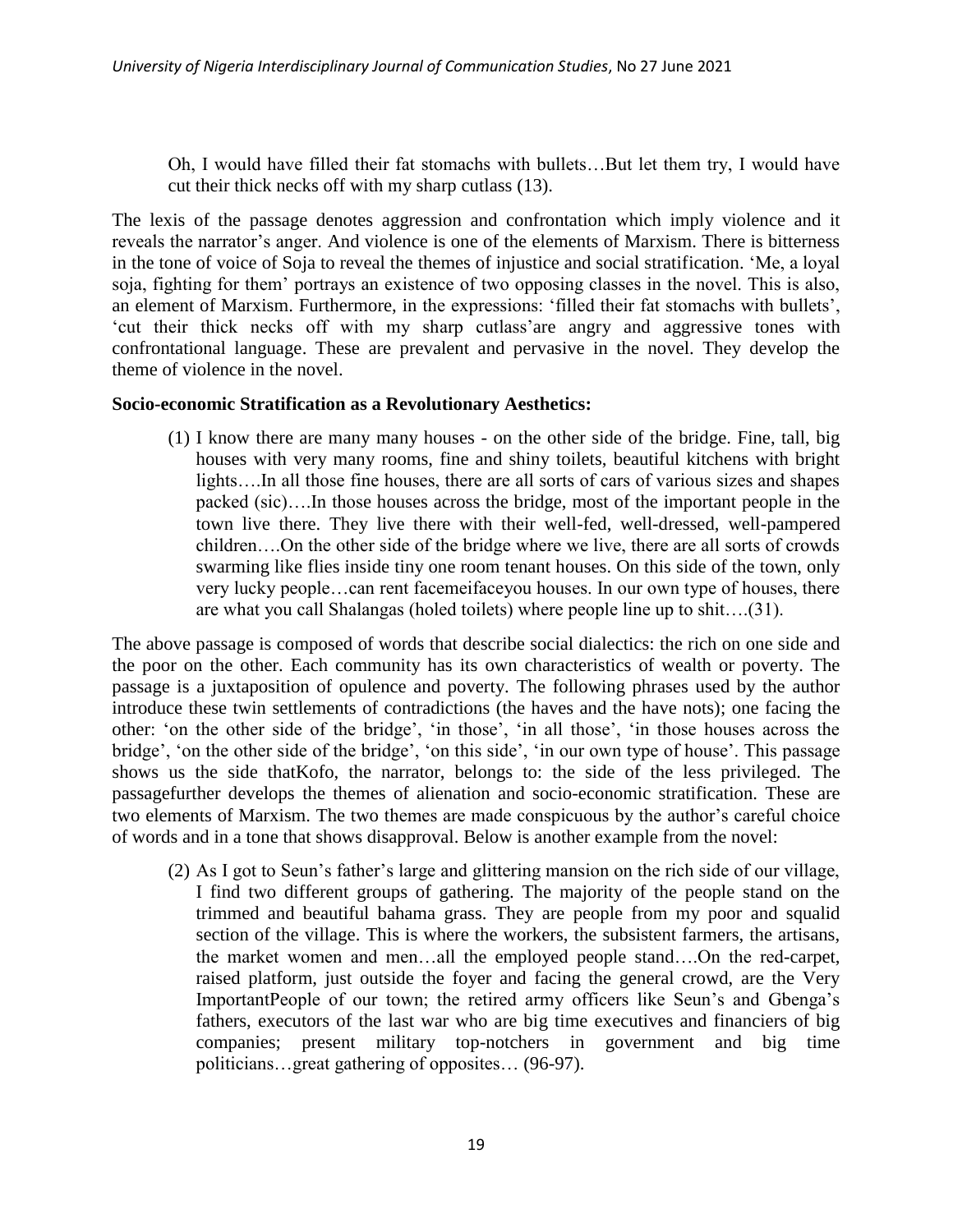In the above passage, differences in social class is stated in: 'poor and squalid section' and 'rich side of our village'. These phrases portray class distinction. The rich are comfortably seated under the canopy while the poor are standing in the scorching sun on the grass. Words and phrases such as 'workers', 'the subsistent farmers', 'artisans', 'market women and men' and 'the unemployed' reveal those that constitute the masses while the phrases: 'retired army officers', 'big time executives', 'financiers of big companies', 'present military top-notchers in government', and 'big time politicians' reveal the ruling class. Characters in this gathering are grouped according to their social status, hence the expression "great gathering of opposites". The passage reveals the theme of socio-economic stratification. Let us also look at the following:

(3) ….Mansions and rented slums, Vee-boots with tainted glasses against rickety motor bikes; opportunities and privileges versus deprivation and want.

The above passage projects the theme of social stratification and it is separated into three units with the uses of comma, semi-colon and the final full stop. Each unit presents two contrasting ideas which are lack versus opulence to project class distinction. The personalities of Kemi from a rich family and Kofo from a poor family are represented in the passage. Though they are in love with each other, their different socio-economic backgrounds may pose a threat to their relationship. In the passage, 'mansions contrasts rented slums', 'vee-boots with tainted glasses' contrasts 'rickety motor bikes', and 'opportunities and privileges' contrasts 'deprivation and want'.

#### **Religion as an Aesthetics in the Novel:**

(1) The important message which the Holy Spirit voices through Kofo"s mother to the villagers in their assembly is about the coming of Armageddon, about the imminence of the end of the world, when all the corrupt powerful people who keep God"s own children in poverty, in sickness, in homelessness and in squalor will be swept into oblivion. It also gives a revelation of a Brave New World, with bright stars shining on a sparkling city of happy men and women when want shall be no more (38).

Register of religion leads to the realization of the above passage as a revolutionary aesthetics. This register is employed to pass across the Marxist message of change, revolution, and the new world. Allusions to 'Holy Spirit', 'Armagaddon', 'the end of the world', and 'New World' are expositions of Marxist ideology using religion as an aesthetics. Marxism is against any form of corruption, poverty, and suffering of the people. Therefore, the Christian revelation of the demise of "the corrupt powerful people" and the coming into being of a "Brave New World" as projected in the novel is an accentuation of Marxist ideology. Below is another example:

(2) The Imam is so courageous, and I"m so afraid. He talks of plenty of poverty in our streets and that people are beginning to complain very loudly. He also says there is plenty money and goods in the land for just a handful of people. These few people build mansions and buy cars and marry many wives and hide the rest of the money in other people"s countries. Our Imam says that these few rich ones hide their well-fed, well-dressed and well- protected children in their very beautiful mansions and estates. He says God did not create inequality. It is men, wicked and evil men who have taken control of power … that have caused poverty and suffering in the land. (33-34).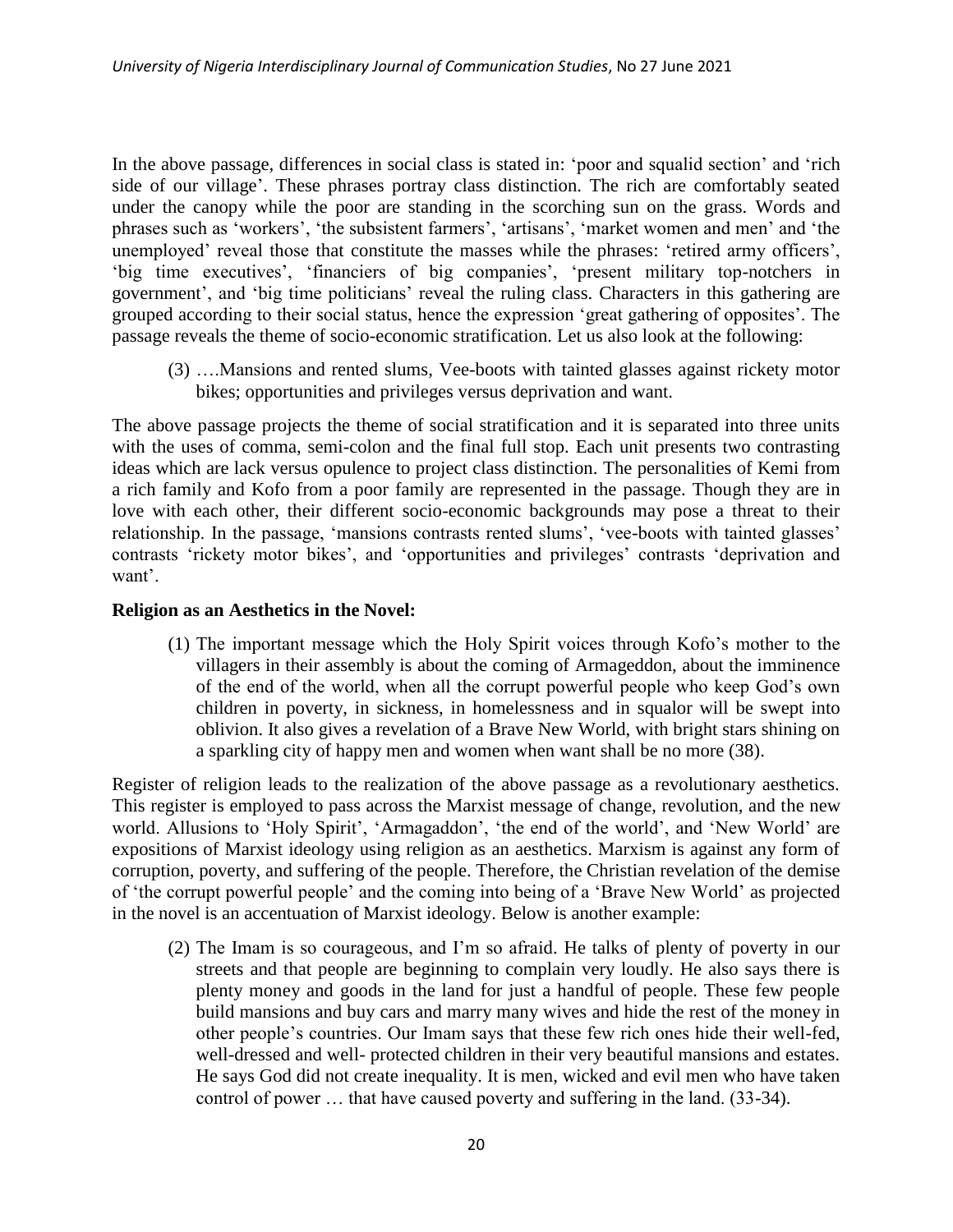Like the first passage in this section, this is also, a deployment of religion, to advance Marxist ideological basis. The word 'Imam' with the expression 'God did not create inequality' suggest that religion as portrayed in the novelis an instrument of change. Imam"s condemnation of inequality and poverty in the land as a result of poor governance portrays him as an advocate of Marxist ideology. The author has demonstrated in this novel that Marxism and religion: Islam and Christianity share some principles. On this ground, Obafemi is different from other Marxist writers, for example, NgugiwaThiong'o who projects Christianity in his works as being manipulated by the ruling class for exploitation of the masses.

### **Exploitation and Class as Aesthetics:**

I was asked to go because having no education, or having very little education - I went up to primary three of those days - the army say make I dey go. The time I face hot fire for Abagana and all the book book army officer dem run under cover, dey no remember say I no readbook …. I retired. For all the years of fighting for my country, leaving my newly married wife Abeke behind with no child, no house no money no food no family, they gave me retire benefit of thirty pounds. (12).

In the passage, 'having very little education' shows the social status of the narrator, who is a member of the masses. As a member of the working class, the proletariat, he is under the "book book army officer' who are his employers. The officers who constitute authorities in the army retire him because he has no certificates. His lamentation: "dey no remember say I no read book" reveals exploitation of the masses, the less privileged. Marxists see the relationship between employers and employees as being exploitative. Soja, like other members of the working class is exploited: the rich exploit the poor.

Furthermore, the wording of the passage is an appeal to emotion and the tone is critical. The passage has evocative power to capture the compassion of the audience for the character. In rhetoric, this is pathos. Abrams (2005: 212) asserts that pathos in modern criticism is designed to evoke feelings of tenderness, pity, etc. On reading the above passage, one is sincerely moved to see injustice perpetrated by the ruling class against the less privileged in society. Marxist writers use pathos to win the sympathy of their audience for the oppressed class in orderto change the oppressed system. Moreover, the climax of the passage marked by parallelism which is introduced by repeated no<sup>s</sup> reveals the theme of deprivation and poverty.

#### **Injustice in a Stratified Society and Conscientization as Revolutionary Aesthetics:**

(1) His mind roamed back to the war and the injustice of it all became more unbearable than ever before. He remembered the Colonels and the Generals who gave all the big big orders. They stayed away in their homes while we went to face the enemy"s fire …. As we protected them with our skins, they stayed in their furnished hotels, sometimes fighting the war on the maps in the midst of wines and in the company of fat-arsed girls …. As we died in our hundreds and thousands, they increased their own salaries with the money saved from our deaths. As we perished under the bridges and in trenches, they got all elevations … They swelled their own class while our own got depleted. (24-25).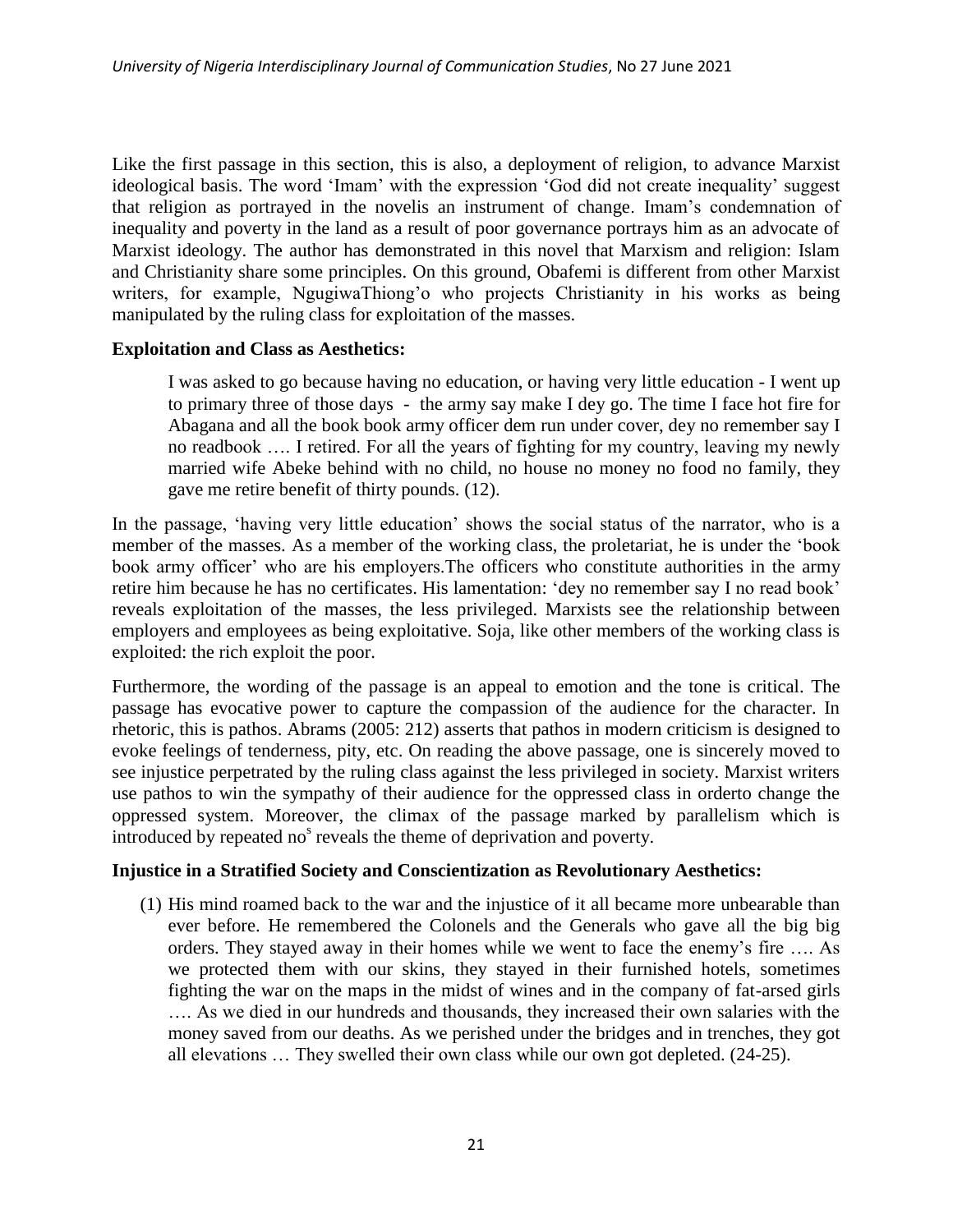In the above passages, 'while' and 'as' introduce the subordinate clauses that describe the gory experience of the other ranks who are at the lower rung of the social hierarchy while the pronoun, "they" begins the main clauses that state the comfort enjoyed by the army officers, the members of the ruling class. Words that compose the passage are carefully chosen to develop the theme of injustice and the tone is critical to show the author"s condemnation of injustice and social stratification. Below is another example:

(2) We make them what they are … the poor ones. The farmers who can"t pay their children"s school fees. The ex-soldier who gets mud-splashed by our fanciful cars, as they ride their second-hand bicycles…the market women who travel for miles to fetch the meat and fish which dress our dinner-dishes …We turn them to angry lots …. Is there a new war to be commanded andordered? Is there a new rage which will enable soldiers to kill many more recruits, create many more widows and make us richer with their blood stained money? (118-119).

With the opening expression, 'we make them what they are', injustice is portrayed and it is one of the themes of the novel. It is perpetrated by one social class against the other. Moreover, the author"s diction in the passage produces critical tone to show his disapproval of injustice and inequality. Furthermore, the passage portrays the Marxist principle espoused by Derek Wright through the clash between Kemi and his father. AfterKemi"sconscientization, she begins to confront his father, the same thing applies to Seun. These children of the rich people are made to be aware of the atrocities committed by the rich class and therefore, they are now attacking their parents and denouncing their rich family backgrounds. The hope of a better "social condition" as propounded by Marxist theorists lies in the relationship between Kemi and Kofo and other members of the young generation in the novel.

Diction is an important critical exercise. It reveals the message and the ideology of the author. Analysis of diction in this study has revealed Marxist elements and revolutionaryaesthetics that project OluObafemi"s Marxist message and ideology in *Wheels*.

# **Summary of Findings**

- 1. Diction is the style index that reveals Obafemi"s Marxist ideology in the novel.
- 2. Diction reveals the Marxist aesthetics as well as Marxist elements employed in the novel.
- 3. Obafemi"s style in the novel projects class struggle.
- 4. Obafemi"s careful selection of words in the novel leads to the success of the work.
- 5. Pathos in the novel is a vehicle of mass mobilization.

# **Conclusion**

Diction in OluObafemi"s*Wheels* is simple and straightforward. The language is accessible thereby making his message to be well understood. His choice of familiar words to describe the plight of the poor in society makes him popular among the common man. Marxist elements and revolutionary aesthetics in the novel are expressed in clear-cut and straightforward language.

Obafemi"s diction and style show that he has the interest of those with average proficiency in English in mind. Most of these people fall in the category of the less privileged class. His language in *Wheels* is not above their comprehension. His diction in the novel is effective for the